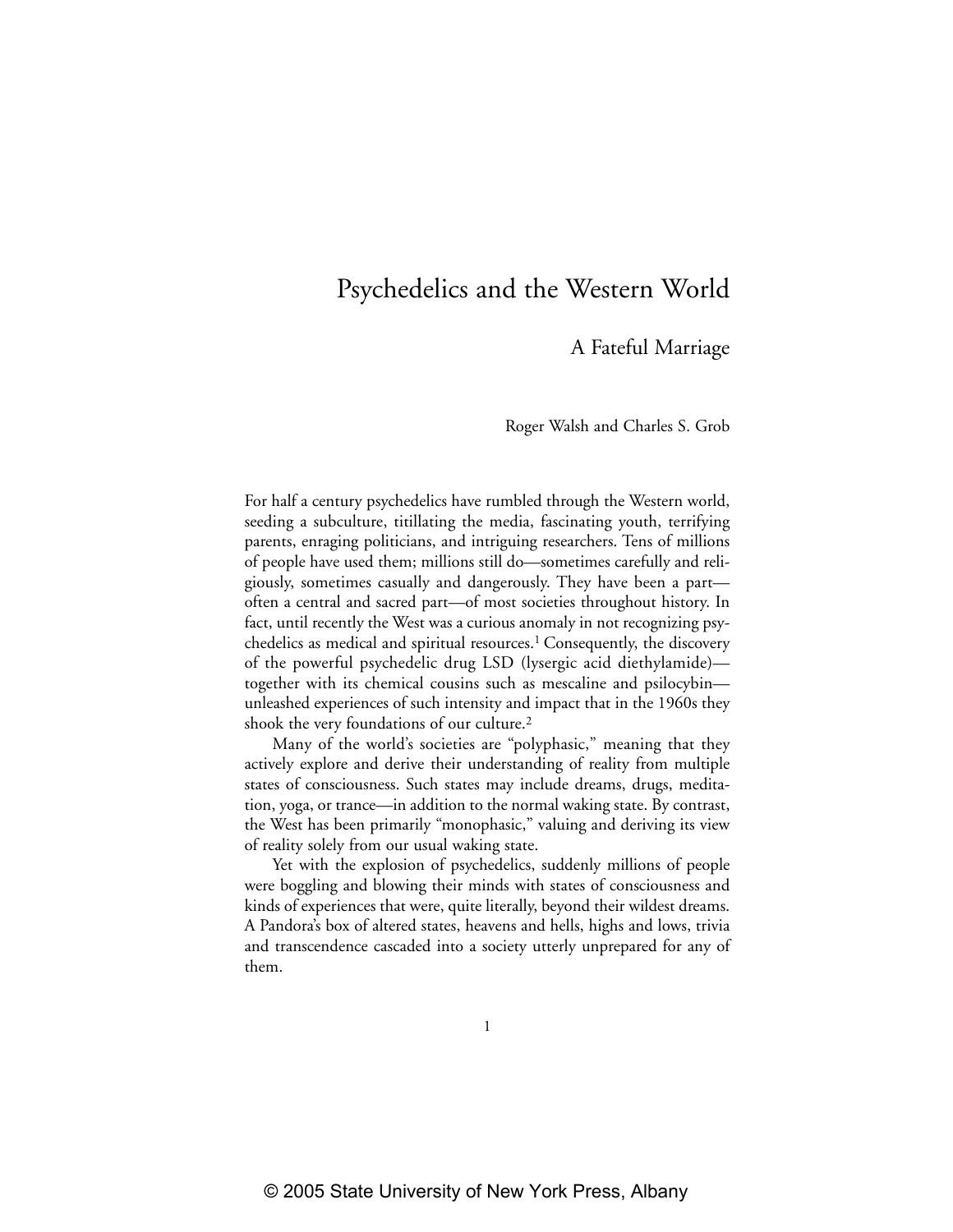Their effects reverberate to this day, and the Western world will probably never be the same. For better and for worse, psychedelics have molded culture and counterculture, art and music, science and psychiatry, and helped catalyze movements such as those for peace and civil rights.<sup>3</sup> They continue to fuel spiritual practices, to inspire raves and rebellion, to fertilize research on brain and behavior, and to suggest new understandings of consciousness, creativity, and cults.

At the same time, the War on Drugs continues unabated, making thoughtful distinctions—such as the major differences between toxic stimulants like cocaine, and problematic but potentially therapeutic substances like psychedelics—almost impossible. To a large extent, hype and hypocrisy have overridden reason and research.

Yet from the beginning, serious researchers investigated psychedelics. In fact, these curious chemicals have fascinated some of the greatest names in psychology and psychiatry, sociology and anthropology, philosophy and religion. Some of the foremost thinkers of the twentieth century zeroed in on these substances as soon as they emerged, and in a period lasting merely twenty years, an enormous amount of research was done. Some of it did not meet today's more exacting research standards, $4$  but the scientific, psychological, spiritual, and clinical implications of the findings were nevertheless remarkable.

In the psychological arena, psychedelics revealed depths and dynamics of mind rarely glimpsed by Western psychologists. They unveiled complexes, archetypes, and early traumas that provided unexpected insights into, and support for, depth psychologies such as those of Carl Jung and Otto Rank.<sup>5</sup> They sometimes facilitated powerful transcendent experiences previously available only to advanced contemplatives. In doing so, they provided new understandings of religion, spirituality, and mysticism, as well as their associated practices such as meditation, yoga, and contemplation.<sup>6</sup>

From these insights emerged new and more expansive reviews of the human mind and the human potential, the most sophisticated and best known of these psychedelically informed theories being those of Stanislav Grof.7 Clinically, psychedelics showed therapeutic promise for a wide array of difficult problems, such as chronic alcoholism, severe psychosomatic disorders, death anxiety in cancer patients, and post-traumatic stress disorder. They even proved helpful in the most horrendous of all stress disorders: concentration camp syndrome.8

Of course, some of these clinical claims must be regarded as tentative since, as described in more detail in the next chapter, many studies were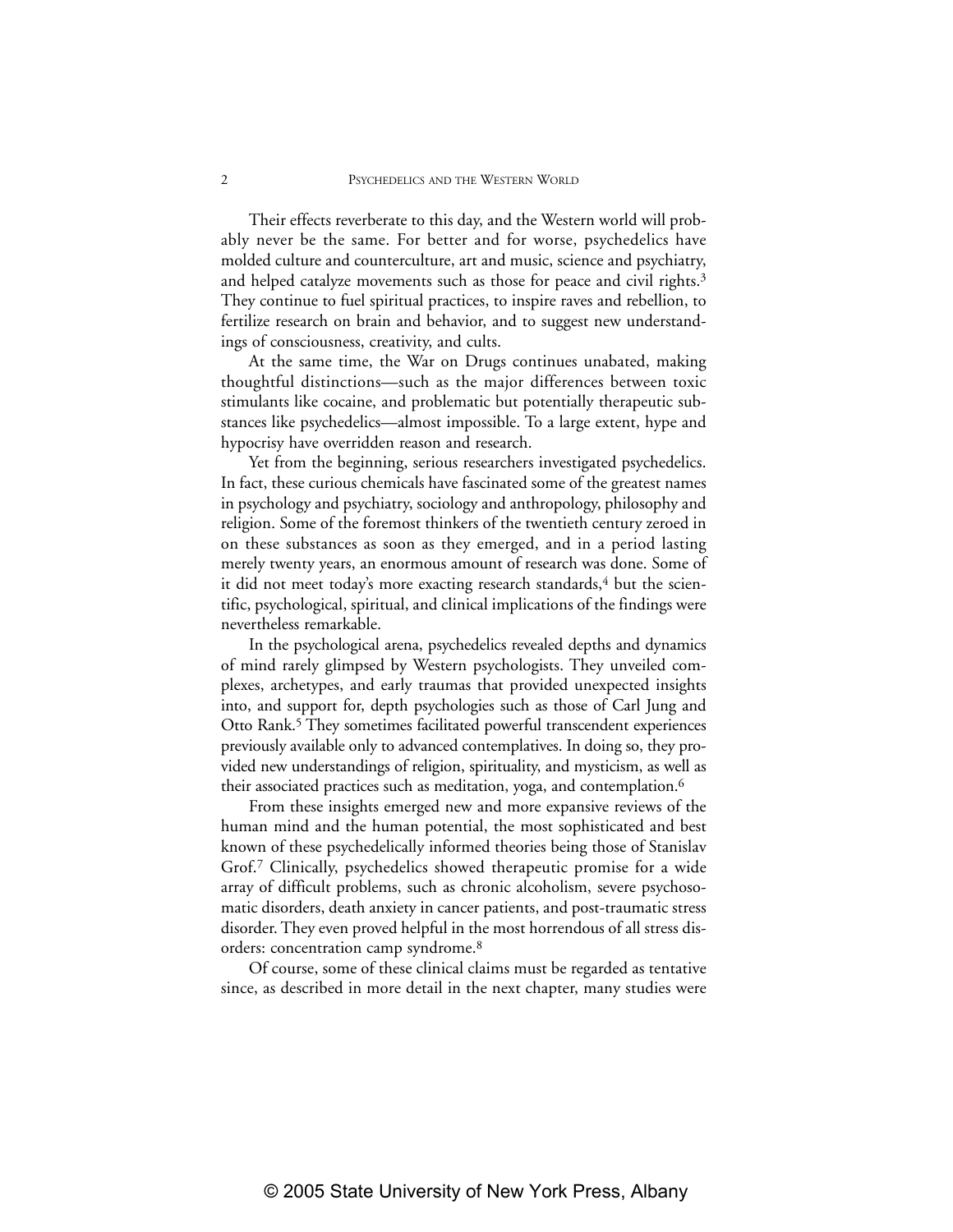relatively unsophisticated. Given the enormous power of the psychedelic experience, strong expectation and placebo effects are likely. In addition, there is a saying in medicine which advises physicians to "use a new drug quickly while it still works," implying that the initial enthusiasm that often accompanies a novel treatment may be therapeutic in itself. Nevertheless, the net effect of over one thousand publications certainly suggests that psychedelics have significant therapeutic potential and deserve further study.9

In research studies, healthy subjects sometimes showed considerable psychological and spiritual benefits. For some of these people, including many of those interviewed in this book, the experience redirected their lives and initiated a lifelong spiritual quest.<sup>10</sup> For example, a significant percentage of Western students of Tibetan Buddhism report that psychedelics played a key role in initiating their practice.<sup>11</sup>

All this occurred with a remarkably low casualty rate. This was in stark contrast to the painful panic episodes (or worse) that sometimes resulted from unskillful use—such as among ill prepared, casual users or the unwitting victims of secret CIA experiments—that subsequently filled blaring newspaper headlines.<sup>12</sup> By contrast, clinical and research use of psychedelics resulted in very few complications and no deaths. The most comprehensive review of side effects concluded that "in well screened, prepared, supervised, and followed up psychiatric patients taking pure psychedelic drugs, the incidence of serious adverse reactions is less than 1 percent. It is even lower in 'normal' volunteers."13 This makes psychedelics—contrary to the public's media-distorted perception—among the safest drugs in the medical pharmacopoeia, *when used carefully and clinically.* 

Yet all this research crashed to a violent halt in the 1960s, banned by the United States government. Thus began "America's longest war," a war which most social scientists now agree is unwinnable and does more harm than good.14 Although these drugs remain widely available on the street corners of many major cities, they are rarely available to researchers for study of their psychological and therapeutic effects. What many investigators regard as one of our most important research tools has largely been relegated to the museum of medical history.

Paradoxically, this makes the original psychedelic researchers a uniquely valuable and, because of their age, endangered resource. In their laboratories and clinics, they observed and recorded, puzzled over and analyzed, tens of thousands of psychedelic sessions. In doing so, they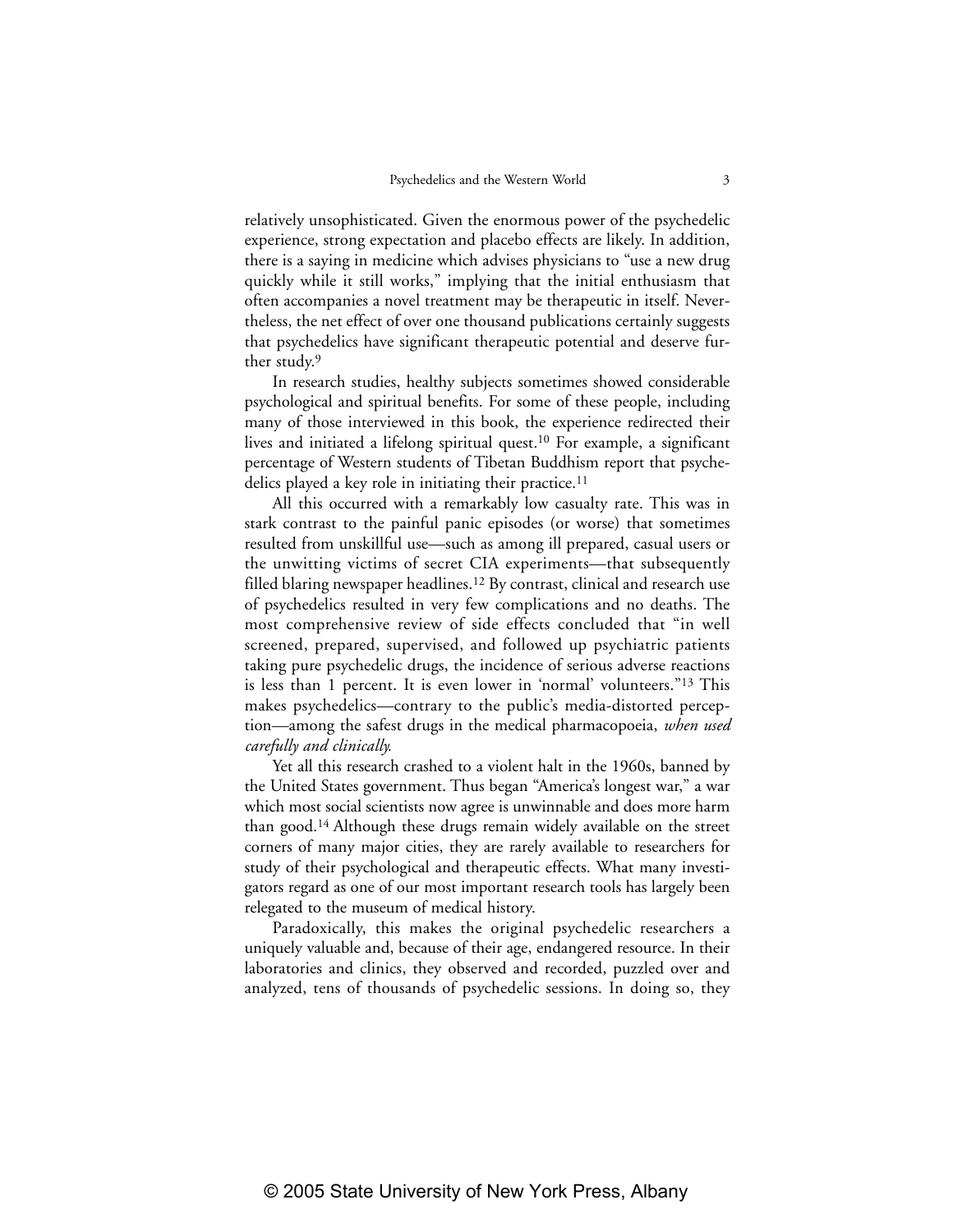witnessed an unparalleled variety and intensity of human experience. In fact, probably no group in history has been privy to such a panoply of experience: painful and ecstatic, high and low, sublime and satanic, loving and hateful, mystical and mundane. The entire range of human experience, including some of the rarest and most profound, erupted in their subjects with an intensity seldom seen except in the most extreme existential conditions. Not surprisingly, many researchers reported that not only their subjects, but also they themselves, were transformed by their work.

In the late 1990s, several individuals and organizations realized that these researchers constitute an invaluable resource as an irreplaceable reservoir of knowledge and wisdom. A meeting of these researchers was therefore organized and funded by the Fetzer Institute and the Institute of Noetic Sciences. Given their advancing ages, this was probably the last time such a group would ever meet. The researchers were interviewed individually, and they convened in 1998 to recall and record their discoveries, and to reflect on what they had learned. For three days they talked, and their conversations were recorded. The result was a distillation of fascinating anecdotes, irreplaceable knowledge, and hard-won wisdom—the culmination of half a century of research and reflection on one of the most intriguing and challenging topics of our time. From these, *Higher Wisdom* was born.

## **NOTES**

1. C. Grob, "Psychiatric research with hallucinogens: What have we learned?" *Heffter Review* 1 (1998): 8–20. C. Grob, ed., *Hallucinogens: A Reader* (New York: Tarcher/Putnam, 2002). M. Harner, ed., *Hallucinogens and Shamanism* (New York: Oxford University Press, 1973). R. Metzner, ed., *Teonanácatl: Sacred Mushroom of Visions* (El Verano, CA: Four Trees Press, 2004). R. Walsh, *The Spirit of Shamanism*, 2nd ed. (Minneapolis: Lewellyn, in press).

2. A. Hofmann, *LSD: My Problem Child* (New York: McGraw-Hill, 1980).

3. J. Stevens, *Storming Heaven: LSD and the American Dream* (New York: Harper & Row, 1998).

4. See note 1 (Grob 1998).

5. S. Grof, *LSD Psychotherapy* (Sarasota, FL: Multidisciplinary Association for Psychedelic Studies, 2001).

6. A. H. Badiner and A. Grey, eds., *Zig Zag Zen*. (San Francisco, CA: Chronicle Books, 2002). R. Forte, ed., *Entheogens and the Future of Religion* (San Francisco, CA: